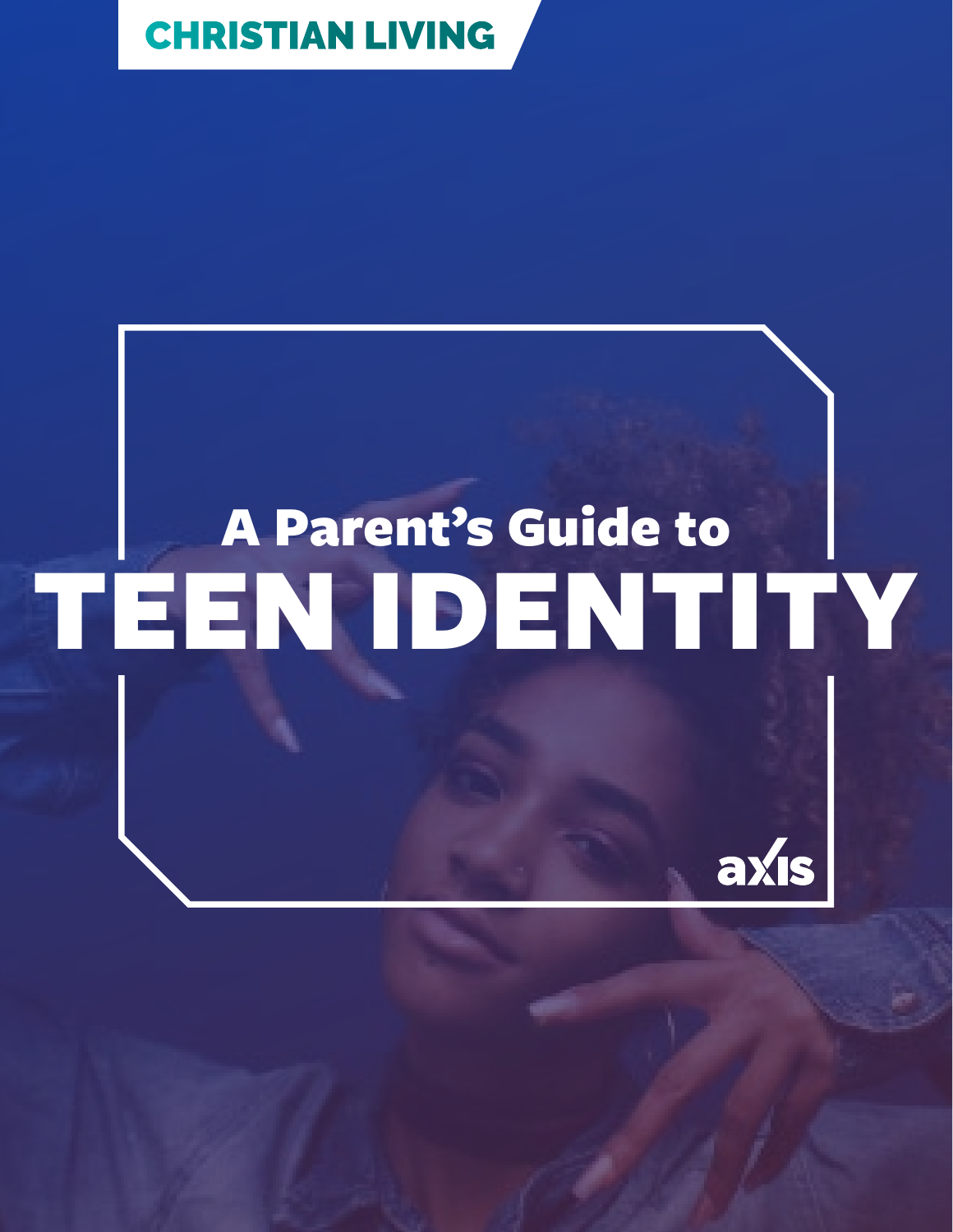# $\alpha$

The secret of my identity is hidden in the love and mercy of God… Therefore I cannot hope to find myself anywhere except in him… Therefore there is only one problem on which all my existence, my peace and my happiness depend: to discover myself in discovering God. If I find Him, I will find myself, and if I find my true self I will find him.

— Thomas Merton, *[New Seeds of Contemplation](https://www.amazon.com/New-Seeds-Contemplation-Thomas-Merton/dp/0811217248)*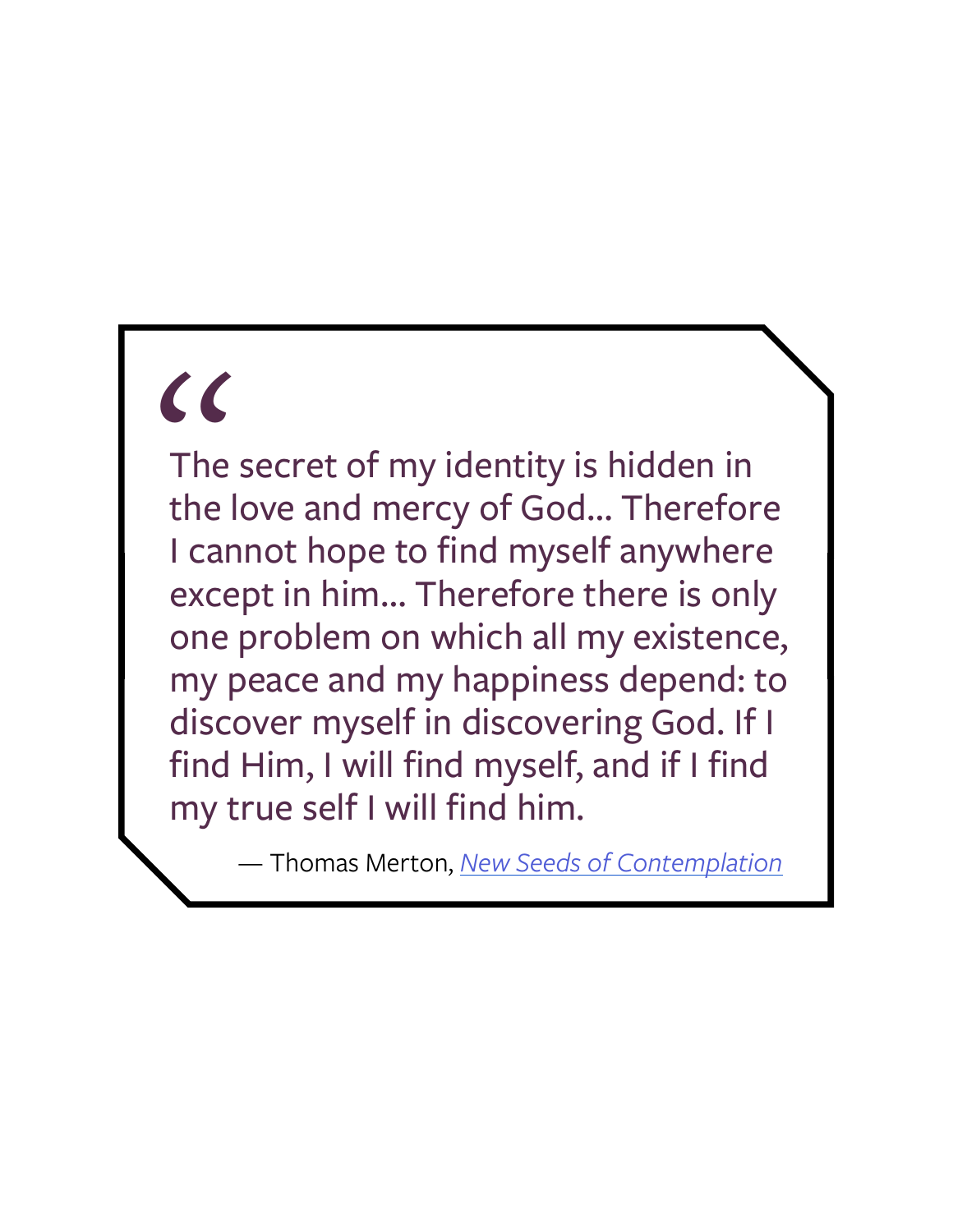# <span id="page-2-0"></span>TEEN IDENTITY A Parent's Guide to

### Contents

| Where does Gen Z get their identity from?  2                                |
|-----------------------------------------------------------------------------|
| Can these things give Gen Z a real sense of self?  4                        |
| So where does our real identity come from?  5                               |
|                                                                             |
|                                                                             |
|                                                                             |
| What if my teen is obsessed with how they look? $\dots\dots\dots\dots\dots$ |
| How can we live out our real identities?  10                                |
|                                                                             |
|                                                                             |
|                                                                             |
|                                                                             |
|                                                                             |

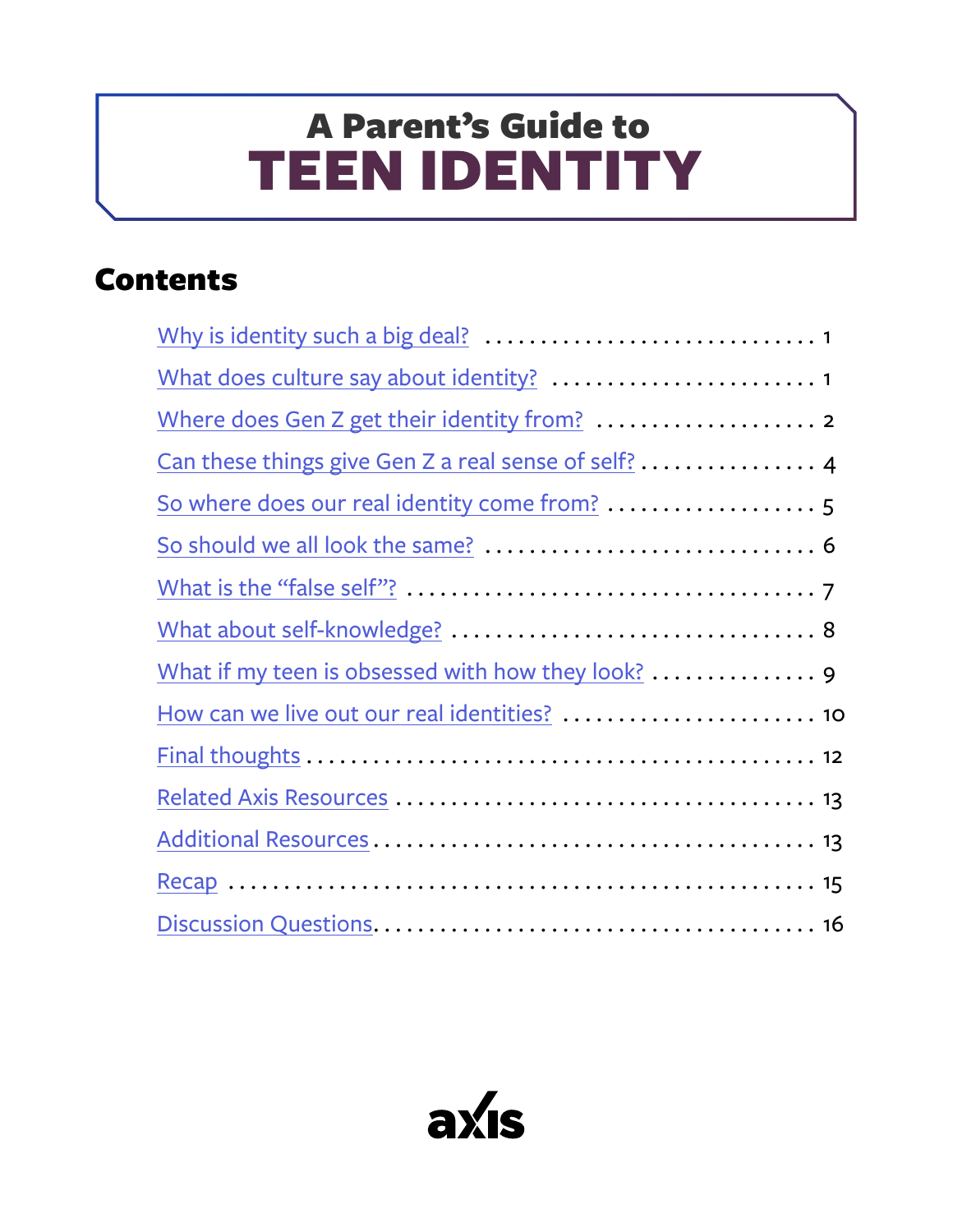### <span id="page-3-0"></span>**Why is identity such a big deal?**

In the heart of every person is a deep-rooted question: "Who am I, and how do I fit into the world around me?" In other words, what makes me "me"? Am I the roles that I play (friend, sibling, athlete)? Am I a set of characteristics (quiet, bubbly, confident)? Am I my thoughts, emotions, body, soul, actions...a summation of these things?

The question of identity shows up in which brands teens choose to wear, how they manage their appearance with friends, in their desire to get good grades or try out for sports or musicals, and in what they think about themselves and others while scrolling [through social media.](http://genhq.com/wp-content/uploads/2016/01/iGen-Gen-Z-Tech-Disruption-Research-White-Paper-c-2016-Center-for-Generational-Kinetics.pdf)

It can be difficult to navigate our teens' search for identity with healthy language, perspective, and grace. The Christian story for the world has a stunning message about who we are; our challenge is to contextualize that story in the modern world, the world of popular culture.

#### **What does culture say about identity?**

Modern western culture presents new challenges for identity formation. Identity used to be bestowed, not created or discovered. 200 years ago, if your father was a farmer, it was assumed that you would also be a farmer. Identity wasn't about personal feelings or dreams. Instead, people sacrificed individual desires for the good of the community.

Our culture bristles at the idea of an authority figure telling us who we should be or what we should do. American culture tells us that we must look inside to our desires and intuitions to discover who we are. "Follow your heart," even if your family or society disagrees with what you choose. Self-expression is often considered the highest value.

Henri Nouwen writes in *[Life of the Beloved](https://www.amazon.com/Life-Beloved-Spiritual-Living-Secular/dp/0824519868)* that every person is tempted to ground their identity in three lies:

- *1. "I am what I have."*
- *2. "I am what I do."*
- *3. "I am what other people say or think of me."*

Having wealth or material success, doing important work, and being admired can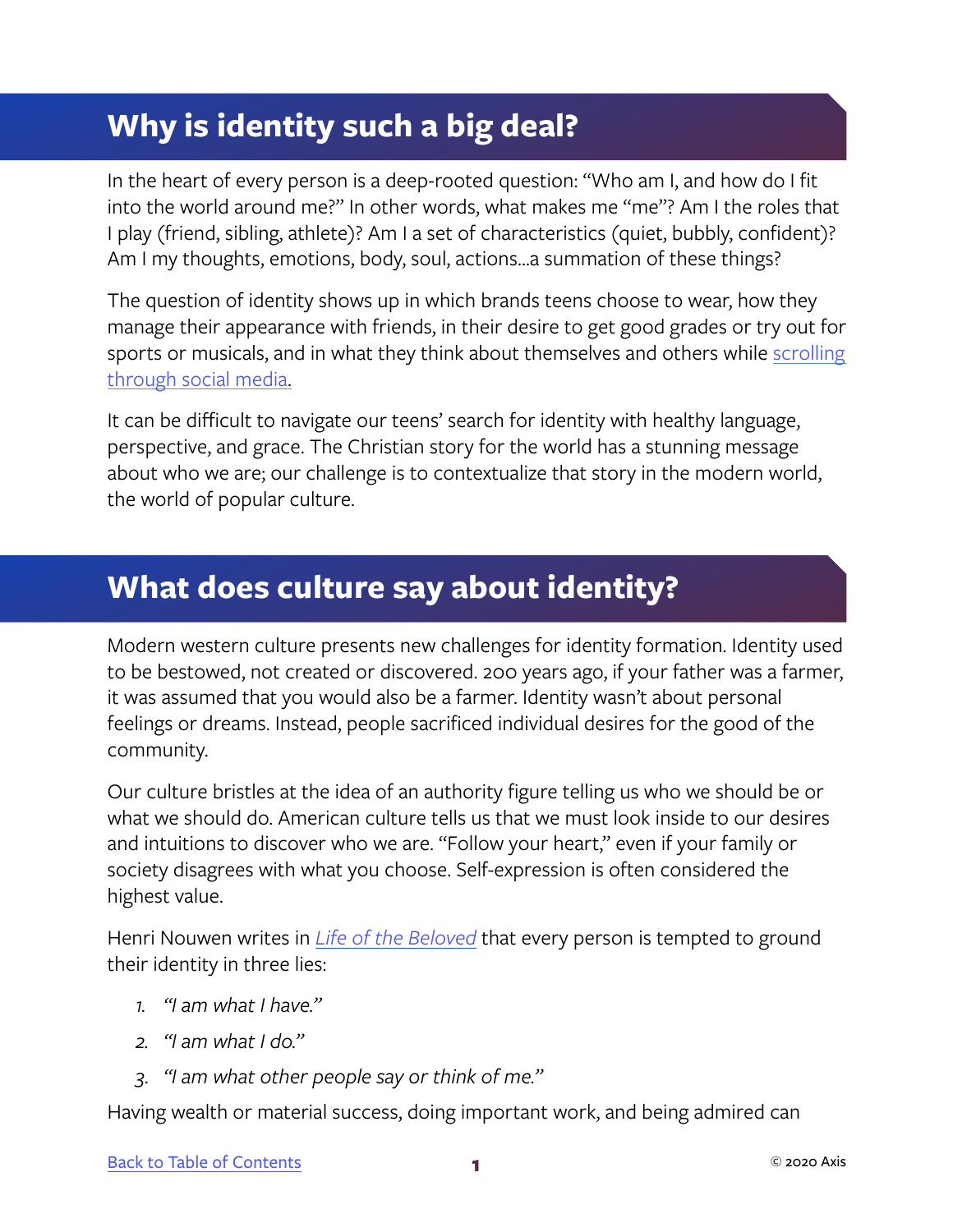<span id="page-4-0"></span>all be things we look to to gain a sense of identity. The first two lies are especially relevant to teens who are under intense pressure to maximize every spare moment for college applications. They may learn to identify themselves primarily by their accomplishments, whether as athletes, artists, or honor students; the temptation to build an identity around success can endure for a lifetime.

And in a world of online personas and [cancel culture,](https://en.wikipedia.org/wiki/Online_shaming#:~:text=The act of canceling%2C also,offensive recorded on social media) lie #3 is maybe more persuasive than it's ever been. We get to decide which pictures to post, who to follow, and what information to leave out. With screens between us and time to edit ourselves, we have the ability to totally remake our image - which comes with the pressure to do it perfectly.

#### **Where does Gen Z get their identity from?**

Gen Z is known as the ["always on" generation](https://www.prismteam.com/news/gen-z-the-first-truly-digital-always-on-generation/). It's a fitting label. At any moment your teen could appear on someone's Snap story or in the background of a friend's TikTok video. In a way, they're always on display, which can result in a pressure to curate and present and edit their best selves all the time. In much of today's culture, the average person's sense of identity is only as stable as the number of likes on their most recent post.

Traditional aspects of identity like occupation, education level, or location are [less](https://dscout.com/people-nerds/gen-z-identity)  [important to teens.](https://dscout.com/people-nerds/gen-z-identity) They can find like-minded-community virtually, so they aren't confined to the belief systems or values of the people around them.

There are probably many ways that your teen deviates from the average Gen Zer, but this is what researchers have observed about Gen Z's behavior so far:

**Identity is self-determined and individualistic:** Gen Z sees situations and characteristics like *"[experiences](https://dscout.com/people-nerds/gen-z-identity), hobbies, likes and dislikes, and social circle as most crucial to defining themselves."* Which is why they might add a fourth lie to Nouwen's list: "I am who I decide to be." They strongly believe in a world where self-expression, uniqueness, and difference is welcome.

- *• "What I choose to enjoy and pursue (jobs, education, relationship) plays a lot more heavily on my life than where I'm from or my heritage."* - [20-year-old](https://dscout.com/people-nerds/gen-z-identity)
- *• "I converted to Islam when I was 14, which dramatically altered my lifestyle and social mileu."* - [23-year-old](https://www.nytimes.com/interactive/2019/us/generation-z.html?action=click&module=RelatedLinks&pgtype=Article#78)
- *• "I'm bisexual and also from a conservative Christian family. Although I'm gay and*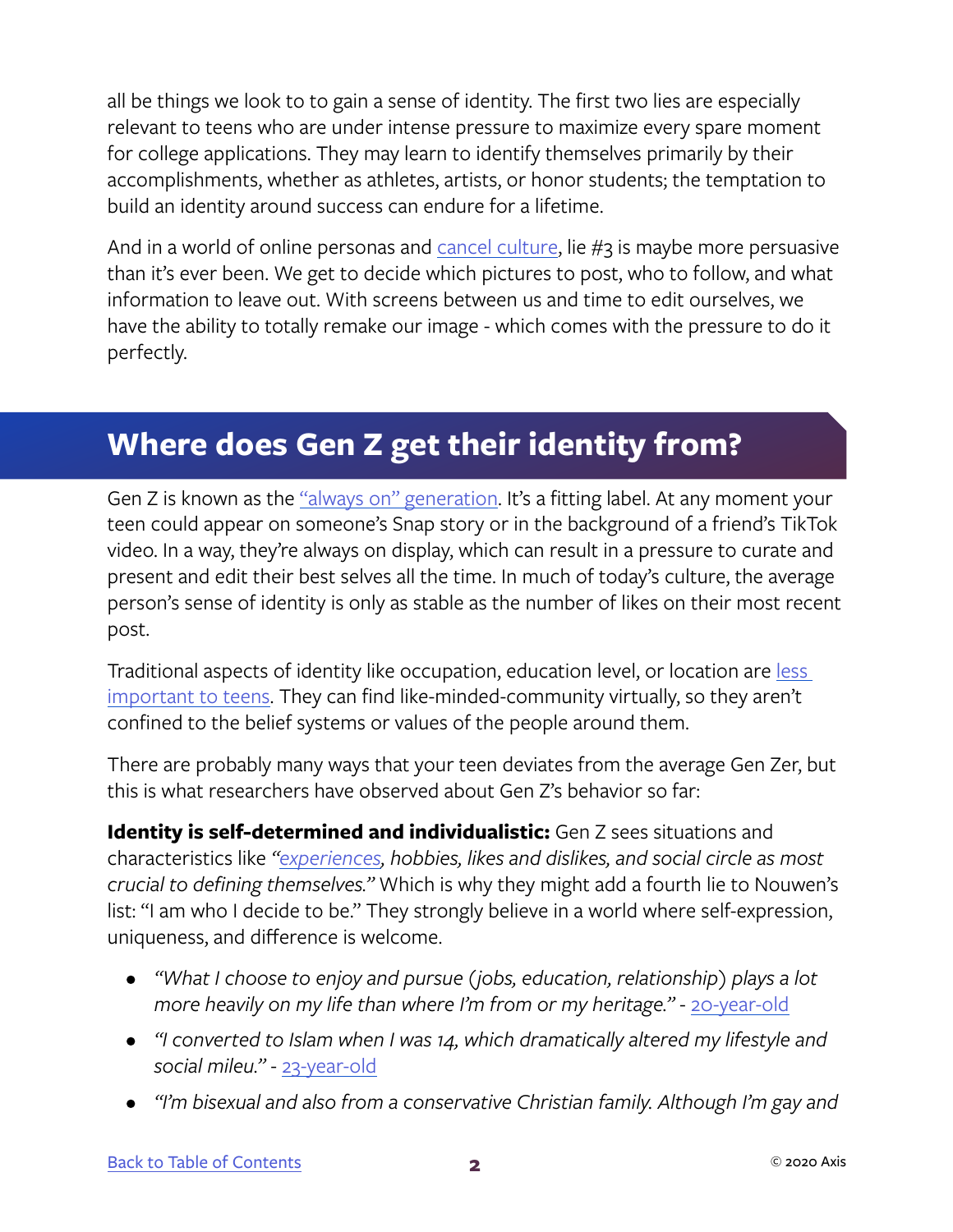#### *liberal, I'm constantly surrounded by Republicans."* - [21-year-old](https://www.nytimes.com/interactive/2019/us/generation-z.html?action=click&module=RelatedLinks&pgtype=Article#79)

**Identity is ongoing and fluid:** There's a never ending quest to curate the best and most authentic self. [In one survey,](https://dscout.com/people-nerds/gen-z-identity) most Gen Zers strongly agreed that *"identity is a work in progress - expressed by what you're putting out into the world and how others are responding to it."* 

*• "Identity is something that can change, like politics. That's a belief shared by a lot of my generation."* - [17-year-old](https://www.nytimes.com/2019/03/28/us/gen-z-in-their-words.html)

**Inclusivity is a must:** Gen Z is the most racially diverse generation; 72% believe [racial equality](https://www.lexology.com/library/detail.aspx?g=cb59711e-1531-49c4-b4ca-2665afebc97f) is the most important current issue. Inclusivity extends to gender as well. [27% of teens identified as non-binary](https://www.lexology.com/library/detail.aspx?g=cb59711e-1531-49c4-b4ca-2665afebc97f) in a survey done in California.

*• "We think in terms of we. When I go to the polls… I'm not just thinking about the people who live on my street. I'm thinking about the people who I'm connected to on social media from all around the world and thinking about how my vote and my life affect them. And I think that that ethos is a core tenet of our generation."* - [19-year-old](https://www.rga.com/futurevision/trends/generation-z-nonrebels-with-a-cause)

**Meaning oriented:** 95% of teens [surveyed by the Pew Research Center](https://www.pewsocialtrends.org/2019/02/20/most-u-s-teens-see-anxiety-and-depression-as-a-major-problem-among-their-peers/) said that having a fulfilling job is very important. 81% said that helping others is very important. By comparison, getting married (47%) and having children (39%) are much lower priorities to Gen Z.

*• "I'm going to school for a degree I know won't get me a job but I would rather be in debt and producing important cultural work than financially stable and leading an uninteresting life."* - [23-year-old](https://www.nytimes.com/interactive/2019/us/generation-z.html?action=click&module=RelatedLinks&pgtype=Article#59)

**Justice oriented:** [80% of teens](https://www.rga.com/futurevision/trends/generation-z-nonrebels-with-a-cause) support Black Lives Matter, 74% support transgender rights, and 63% support feminism.

**Stressed and sad:** According to the [Pew Research Center](https://www.pewresearch.org/fact-tank/2019/07/12/a-growing-number-of-american-teenagers-particularly-girls-are-facing-depression/), *"The total number of teenagers who recently experienced depression increased 59% between 2007 and 2017."* Seven of ten American teens believe that depression and anxiety are noteworthy problems for themselves and their peers and cite academic and social pressures as the most common causes.

**The online self:** Teens [average 3 hours per day](https://blog.globalwebindex.com/trends/3-ways-gen-z-millennials-use-social-media-differently/) on social media, a space that they believe gives them more confidence and freedom to be who they really are.

*• "I am the most confident I can be online and portray a very strong persona when in real life I'm not always 100% able to in my current environment."*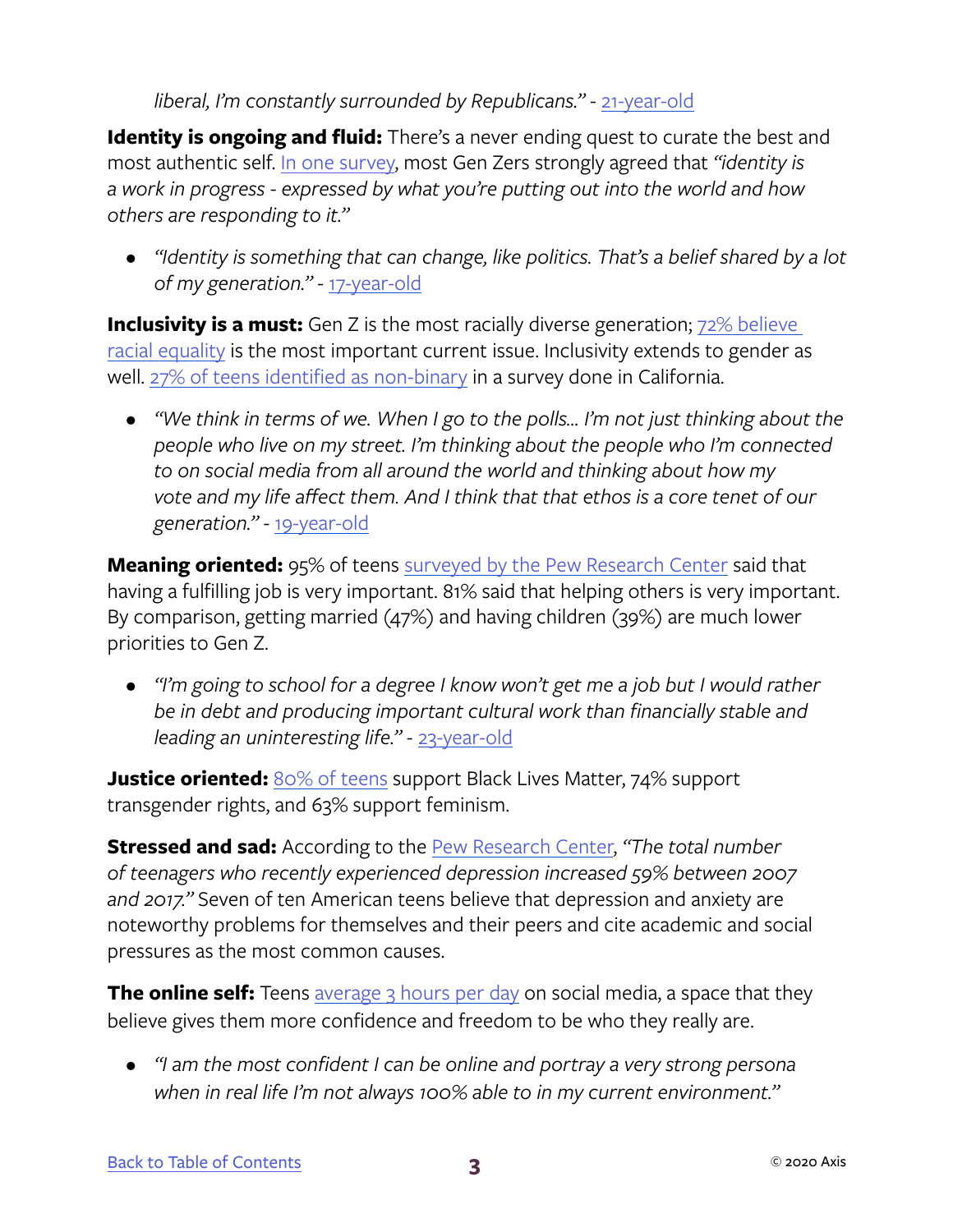<span id="page-6-0"></span>[-23-year](https://dscout.com/people-nerds/gen-z-identity)-[old](https://dscout.com/people-nerds/gen-z-identity)

*• "I have few friends {in real life}, but I have many close friends online that I talk to and text all of the time. I also have pen pal I crush on who's from Japan!"*  [-19-year-old](https://www.nytimes.com/interactive/2019/us/generation-z.html?action=click&module=RelatedLinks&pgtype=Article#127)

Yet they would still say [there's a gap](https://dscout.com/people-nerds/gen-z-identity) between their most authentic selves and their online representations of self.

#### **Can these things give Gen Z a real sense of self?**

At first, remaking our identity, online or in person, sounds like freedom. Influencers create online profiles worth millions, and much of the appeal for Gen Z is their "authenticity." Yet the thrill of seeing a post go viral is often followed by the pressure to repeat that success, and the fear that they will lose the influence they've worked so hard to gain.

Creating or discovering ourselves can leave us feeling lost, unsure about what to place our identity in. [Tim Keller lays out several reasons](https://www.youtube.com/watch?v=Ehw87PqTwKw) why a self-referential identity very quickly becomes unlivable.

- **1. It's unstable.** Our deepest wants are often contradictory (I want to be in a committed relationship and I also want a demanding career. I want to enjoy lots of free time but I also want to be productive. I want to look fit and attractive but I also love french fries...having all of this at once is impossible). How do we know which feelings are "us" and which feelings to reject?
- **2. It's crushing.** We not only have to know what we're passionate about, we also have to achieve our dreams if we're going to prove our status and worthiness. When identity is all about achievement, criticism is crushing.

Working for worthiness becomes just another thing that can enslave our teens. Because the moment they do poorly (in any area...school, social life, online attention) their whole identity is threatened. This drives Gen Z's fear of being invalidated or ["cancelled](https://en.wikipedia.org/wiki/Online_shaming#:~:text=The act of canceling%2C also,offensive recorded on social media)." When identity is performative and measurable, what are we to do with failure? What do we do with the aspects of ourselves that we're ashamed of, but that we don't know how to fix?

The Gospel is such good news for Gen Z because Christ offers an un-threatenable identity that can't be invalidated by mistakes.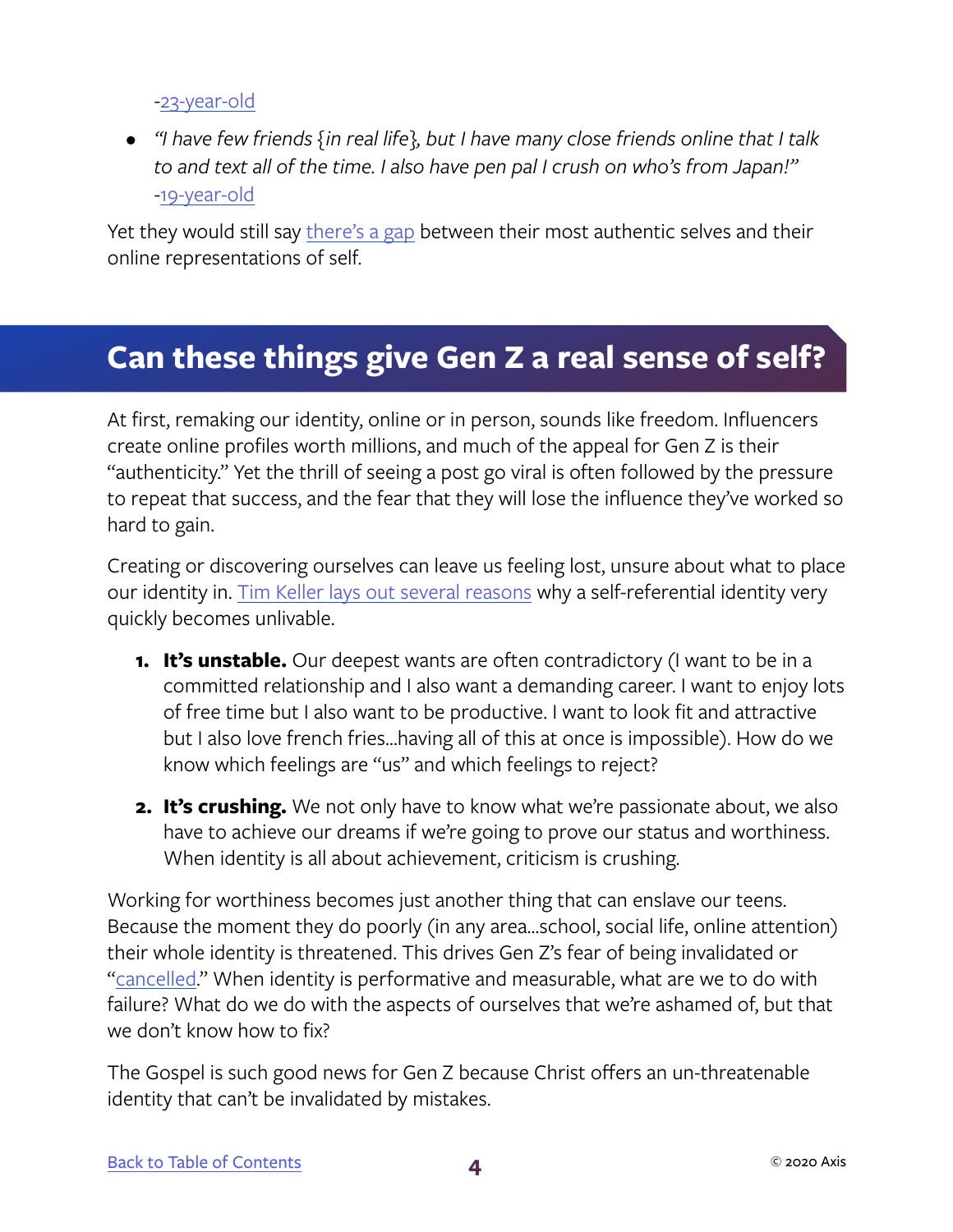#### <span id="page-7-0"></span>**So where does our real identity come from?**

**We are God's children.** One of the most beautiful analogies for the Christian understanding of how we relate to God is that He is our father and we are His kids. Look at how God the Father and God the Son relate to one another: Jesus lived in obscurity for 30 years, without performing any miracles that we know of, without traveling very far or doing anything particularly noteworthy. As His three years of ministry begin, [God proclaims,](https://www.bible.com/bible/114/MAT.3.NKJV) "This is my beloved son, in whom I am well pleased." God's favor was his. Without trying. And God says the same about each of us. We are his beloved children, no matter what we do or fail to do.

We are profoundly loved. When our teens see themselves as God's children, they are invited into an unchanging love. No family drama, no failure at school, no sin struggle, no tragedy can ever change God's love for them.

**This identity is received.** During an interview with Carey Nieuwhof, **Tim Keller** [explains](https://www.youtube.com/watch?v=zNve3Hexh28&feature=youtu.be) that Christian identity is the only identity that is received, not achieved. Jesus lost his glory, power, and privilege to pay the penalty for our inhumanity to God and each other, and His life and sacrifice are accessible to everyone. This identity is so secure because it has nothing to do with our performance and everything to do with how Jesus "performed" on our behalf. Knowing full well that we would continue to scrape around and wound each other, knowing that even with the best of intentions we would continue to get it wrong, God became a person (what a wild thing to say) and walked around the way that we were always supposed to walk around. When we claim Christ's righteousness, we're literally saying that God sees Jesus' perfect obedience when He looks at us.

**This identity is redemptive.** In our culture, those who aren't open-minded, justice oriented, and empathetic are often "canceled," permanently excluded from the table of discussion. We take pride in despising bigots because this often bolsters our own sense of moral superiority. Christian identity doesn't do this. Christian identity says about every person, you're a sinner, you would be lost without Christ. Simultaneously every person is made in the image of the same God, so we are all equally glorious, equally noble, and even regal. [Tim Keller puts it this way,](https://timothykeller.com/books/the-meaning-of-marriage)

*"The gospel is this: We are more sinful and flawed in ourselves than we ever dared believe, yet at the very same time we are more loved and accepted in Jesus Christ than we ever dared hope."*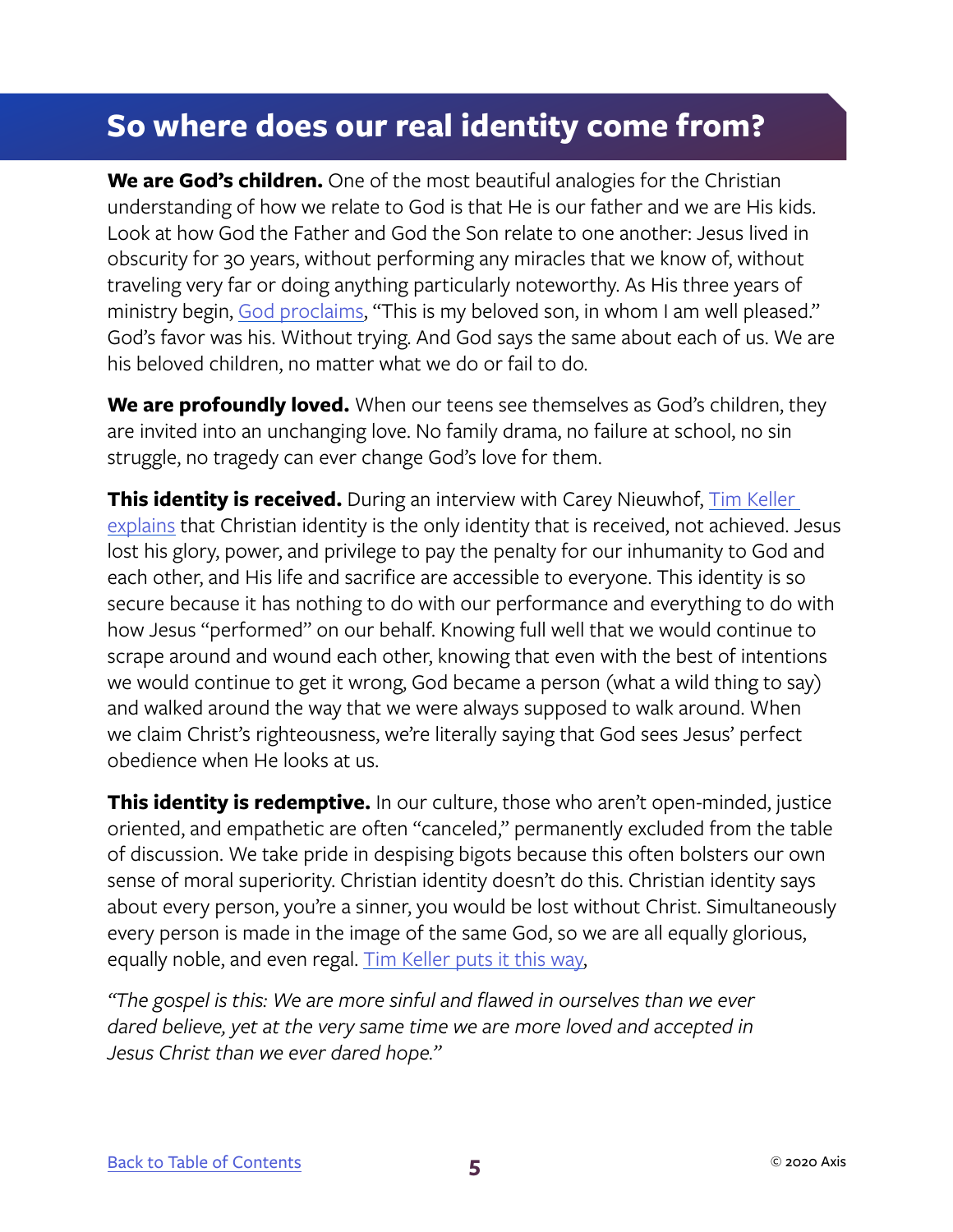#### <span id="page-8-0"></span>**So should we all look the same?**

God used Himself as a template when He created people. So when we love, we reflect God's relational nature; when we create beautiful things, we show off God's artisanship; when we are merciful, we reflect God's mercy.

So will we all end up looking the same since we're all made in the image of the same God? Thankfully, no. We reflect God's image best by becoming more fully ourselves, not by looking like everyone else. Sanctification means that we are gradually restored to who we were originally intended to be, not gradually crushed into uniformity. The ["body of Christ" is made up of many distinct parts](https://www.biblegateway.com/passage/?search=1+Corinthians+12%3A12-31&version=NIV) - and that's on purpose.

God is so vast and mysterious and complex that it takes billions of people, thousands [of languages](https://www.linguisticsociety.org/content/how-many-languages-are-there-world), and countless cultures to even start to get a glimpse of everything He is. For instance, Dutch culture is known for its precision, dedication, and thriftiness; these attributes reflect how God is not chaotic, but ordered, trustworthy, and steady. And then we find colorful, exuberant, flamboyant cultures in Spain and Portugal and are reminded that God also loves life, that He is emotional, playful, and romantic. Because God is infinite, we'll just keep discovering His depths and mystery.

Being made in the image of God is so profound because by interacting with one another, and even learning more about ourselves, we learn more about who God is. For better or worse, people develop a picture of what God is like when they interact with us.

This is why, in the midst of sharing a common humanity (and image-bearingness) there are still so many differences amongst the people of the world:

- **• Race.** Rooted in biology. The ways we are physically different from each other including different skin tones and hair textures.
- **• Ethnicity.** The unique cultures we come from and all the ways we express values and traditions.
- **• Heritage.** The people who have gone before us who contribute to who we become.
- **• Maleness and femaleness.** At a chemical and hormonal level, men and women have unique ways of reflecting the image of God.
- **• Personality.** Things like introversion and extroversion. These traits impact the way we spend our time, what we crave, and how we relate to the people around us.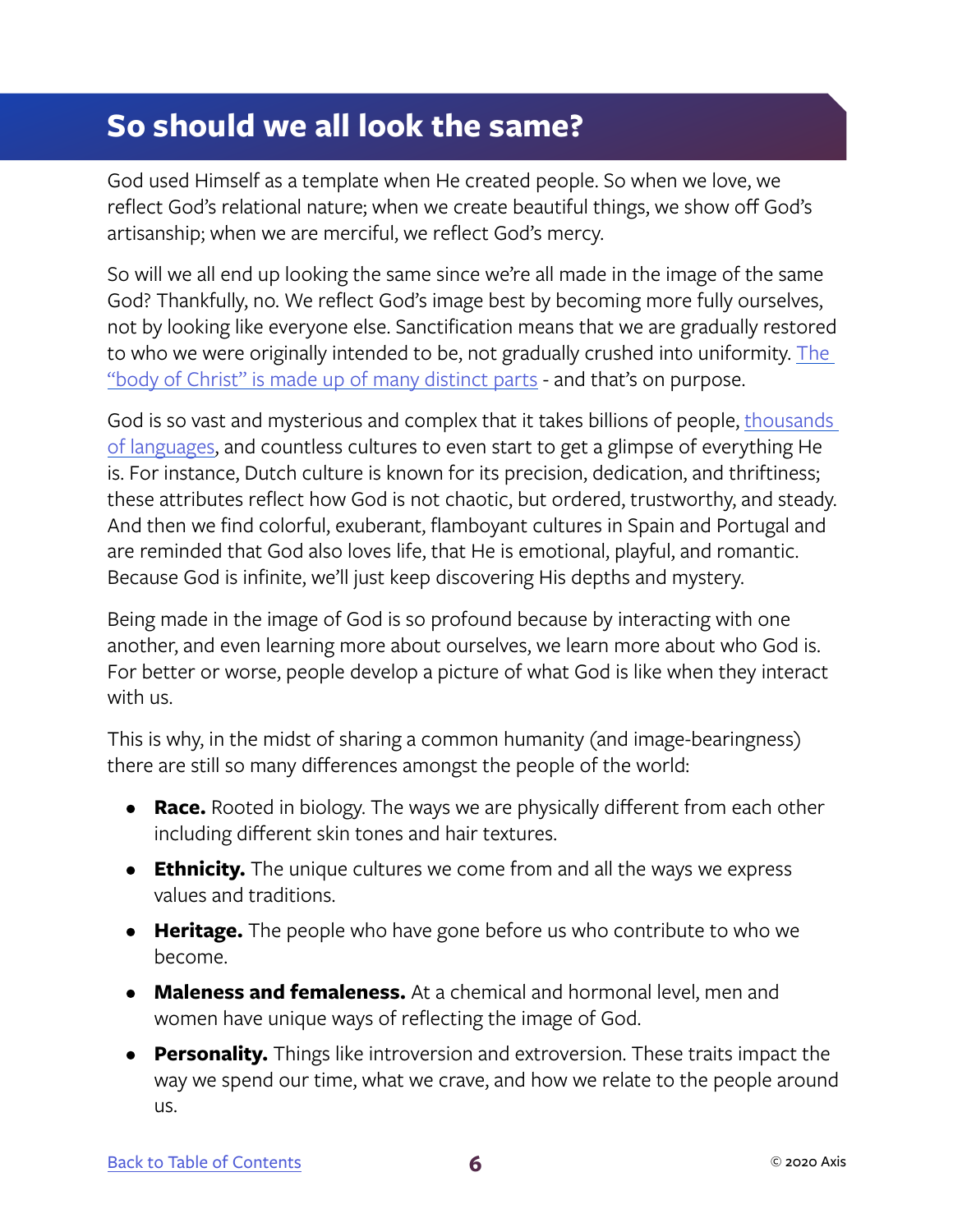<span id="page-9-0"></span>These differences are God's gifts to us. Each person we come in contact with reflects a slice of God's nature that we might not experience in anyone else.

#### **What is the "false self"?**

*"Inside of me there are two dogs. One is mean and evil and the other is good and they*  fight each other all the time. When asked which one wins, I answer, the one I feed the *most."* -- Attributed to [Sitting Bull](https://en.wikiquote.org/wiki/Sitting_Bull)

This native quote perfectly describes the battle between the false self and the true self. Even after we are given a completely new life through Jesus, our old identities and ways of seeing the world cling to us. The way I want to be in the world and my actual self are often in conflict. Paul writes in [Romans 7](https://www.biblegateway.com/passage/?search=Romans+7&version=MSG) (*The Message Translation*),

*...the power of sin within me keeps sabotaging my best intentions, I obviously need help...I decide to do good, but I don't really do it; I decide not to do bad, but then I do it anyway. My decisions, such as they are, don't result in actions. Something has gone wrong deep within me and gets the better of me every time. It happens so regularly that it's predictable. The moment I decide to do good, sin is there to trip me up. I truly delight in God's commands, but it's pretty obvious that not all of me joins in that delight. Parts of me covertly rebel, and just when I least expect it, they take charge...Is there no one who can do anything for me? Isn't that the real question? The answer, thank God, is that Jesus Christ can and does. He acted to set things right in this life of contradictions where I want to serve God with all my heart and mind, but am pulled by the influence of sin to do something totally different.*

The Apostle Paul's solution involved a careful delineation between the desires within us and the real "us," i.e. the ones who watch and mediate among our desires. When we identify with our thoughts, feelings, and urges, we may assume that they are the truth, and obey them much more easily.

[Colossians 3:3-4](https://www.biblegateway.com/passage/?search=Colossians+3&version=NIV) says, *"For you died, and your life is now hidden with Christ in God. When Christ, who is your life, appears, then you also will appear with him in glory."* My life is hidden with God. Who I really am has nothing to do with my urges, my actions, or my thoughts. That sounds crazy, but the reality of our new selves being hidden in Christ is that we are already perfect. We are the righteousness of Christ, currently, as we speak. And yet, our earthly lives have yet to catch up to our eternal reality. God sees us as we can be, but loves us as we are.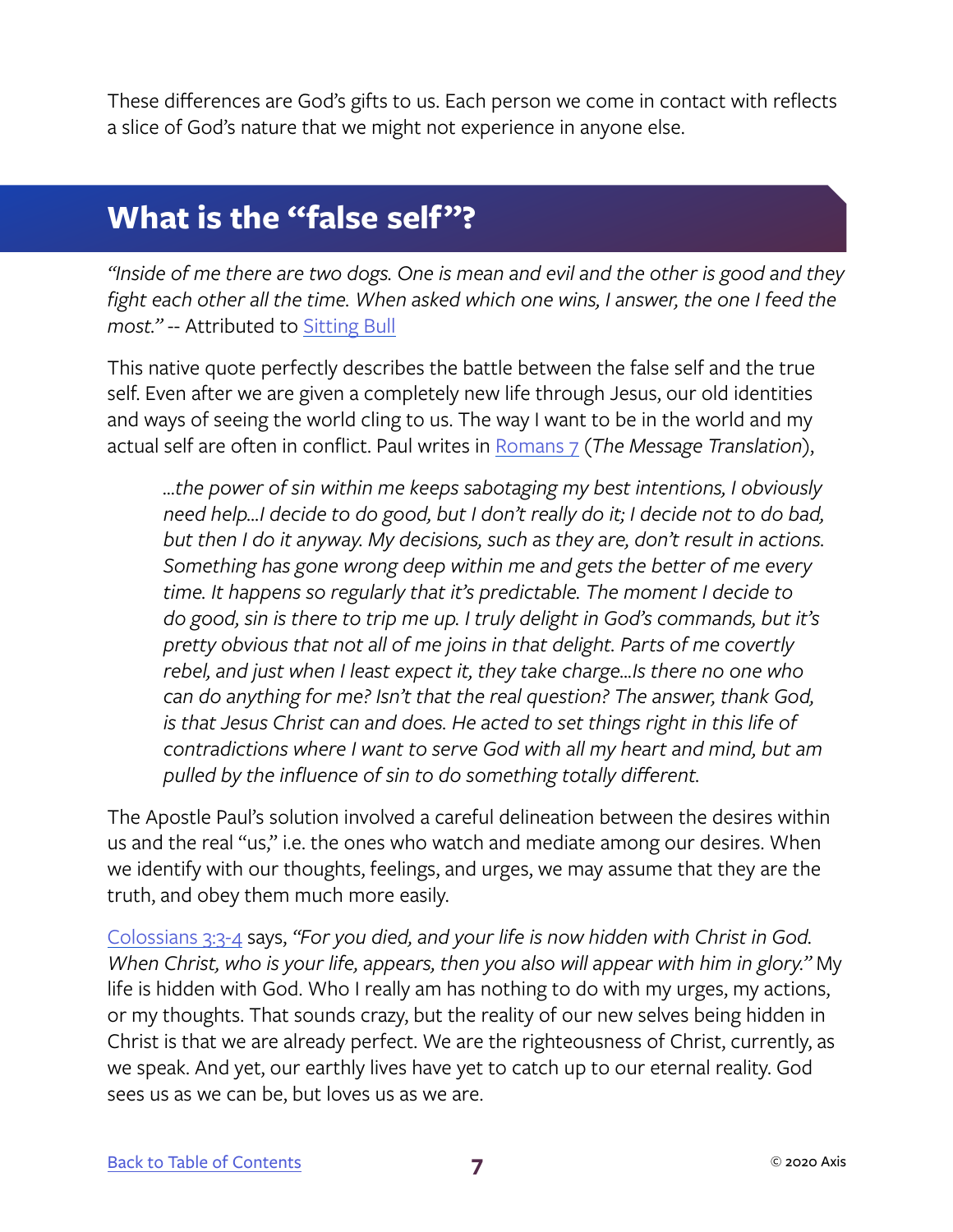<span id="page-10-0"></span>Our daily experience can leave us feeling sick of ourselves, despairing that we will never be the kinds of people we know we were created to be. As we fight to see ourselves through God's loving gaze, here's a wonderful encouragement from C.S. [Lewis:](https://www.amazon.com/Mere-Christianity-C-S-Lewis/dp/0060652926/ref=sr_1_2?dchild=1&keywords=mere+christianity&qid=1593444138&sr=8-2)

*But the great thing to remember is that, though our feelings come and go, His love for us does not. It is not wearied by our sins, or our indifference; and, therefore, it is quite relentless in its determination that we shall be cured of those sins, at whatever cost to us, at whatever cost to Him.*

#### **What about self-knowledge?**

If you're wondering, "Is it helpful to sit around and think about myself?" "Isn't our goal to love God and people, not to know a lot about the self?" consider [this thought from](https://reformed.org/books/institutes/books/book1/bk1ch01.html)  [John Calvin:](https://reformed.org/books/institutes/books/book1/bk1ch01.html)

*Without knowledge of self, there is no knowledge of God. Our wisdom, insofar as it ought to be deemed true and solid wisdom, consists almost entirely of two parts: the knowledge of God and of ourselves. But as these are connected by many ties, it is not easy to determine which of the two precedes and gives birth to the other.*

Peter Scazzero explains in his book, *[Emotionally Healthy Spirituality](https://www.amazon.com/dp/B011LULWWM/ref=dp-kindle-redirect?_encoding=UTF8&btkr=1)*, that our identity includes several components: **emotional, social, physical, intellectual, and spiritual**. God intends for us to be whole, to not leave any parts of ourselves behind. Your entire being was God's idea; self-awareness is His gift. It allows us to examine our motivations ("Why do I get angry when my teen stays in their room all evening?"), the ways we tend to hurt those we love, helpful and unhelpful communication styles, and even our desires (what we want the most).

We can't grow if we're not aware of weakness, which is why some of these self discovery tools can be so helpful: [StrengthsQuest](https://www.strengthsquest.com/home.aspx), [Myers Briggs](https://www.myersbriggs.org/my-mbti-personality-type/mbti-basics/), the [Enneagram,](https://www.enneagraminstitute.com/type-descriptions) [True](https://truecolorsintl.com/the-four-color-personalities/)  [Colors](https://truecolorsintl.com/the-four-color-personalities/), [Four Animals,](https://www.focusonthefamily.com/marriage/4-animals-personality-test/) spiritual gifts tests...the list could go on. As your teen goes on a quest to discover who they are, God will be there with them. As they learn about themselves, they will learn about their creator, and vice versa.

In addition to specific personality tests, we learn about ourselves through community. Your teen actually needs your input and perspective as they figure themselves out. And you need them, too. Because what we say we value and how we actually behave are often quite different. For instance, someone might say they love hiking, but a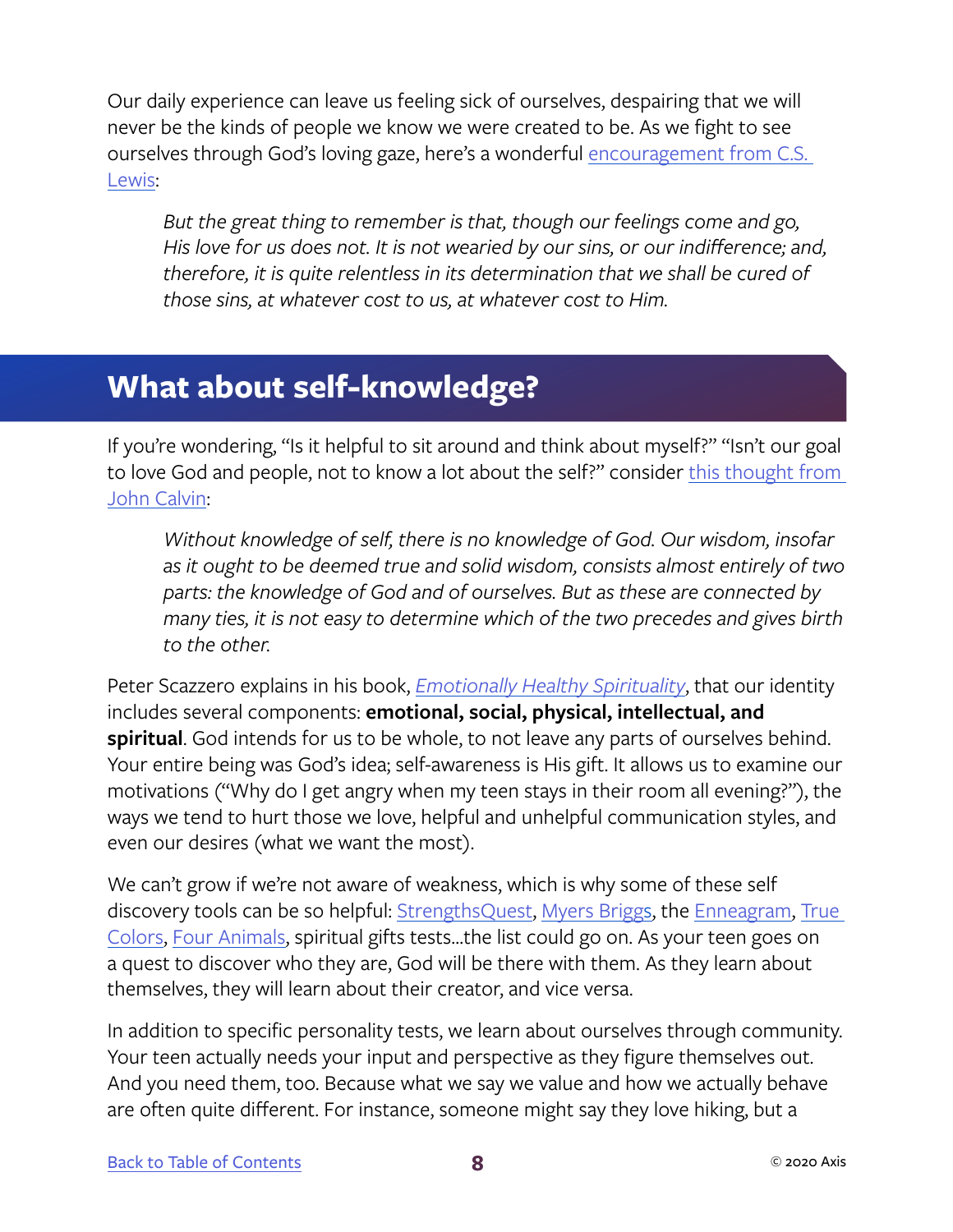<span id="page-11-0"></span>friend could point out that they hardly ever get outside. So their self-perception (a lover of hiking) and what's observable to others conflicts. Psychologists have a really helpful tool called [Johari's window](https://www.communicationtheory.org/the-johari-window-model/) which explains that self knowledge can come from a variety of places. Essentially there are [four quadrants](https://www.communicationtheory.org/wp-content/uploads/2013/01/johari-model.jpg):

- **• Open Self** ~ what we know about ourselves and are willing to share with others.
- **Blindspot** ~ what we don't know about ourselves, but other people notice.
- **• Hidden Self** ~ what we know about ourselves but are unwilling to share.
- **• Unknown Self** ~ no one knows these things about me (myself or others).

Confession brings healing, and our wounds are cared for by the people who love us. If no one knows that you are wounded, they cannot love you well. This is the basis for all self-disclosure, being mature enough to ask for what we need instead of assuming that our friends and family will read our minds or know exactly what we crave. Your teen is learning how to do this, and they learn best by watching you.

#### **What if my teen is obsessed with how they look?**

*[Growing up in the age of social media](http://www.millennialmarketing.com/2018/01/the-influence-of-identity-what-gen-z-wants-from-the-beauty-industry/) and selfies, Gen Z obsesses more over their appearance than previous generations. Sure, it sounds a bit narcissistic, but the reasons are more complex than one might expect. Teens know they* can *be photographed anytime, anywhere, and they expect those images to end up online. Teens view their personal identity as a curated composition; they are building their own personal brand over time...teens have fun experimenting with their individuality through makeup, hairstyles and fashion – and sharing that process with their friends.* 

It can be easy to jump to extremes in this conversation, either by overemphasizing or underemphasizing the importance of image. The truth is that how we represent ourselves matters, but it isn't the truest or most important thing about us.

Lots of selfies or makeup tutorials aren't necessarily signs of narcissism. Part of discovering who we are is discovering who we're not; your teen may "try on" a few images that might seem a little weird to you. Unless there are clear "warning signs" (like posts about self-harm), it's usually best not to take this experimentation too seriously.

A friend of ours bleached his hair in high school, and although his dad reacted very critically, his grandma laughed with him about it and didn't judge him. This was one of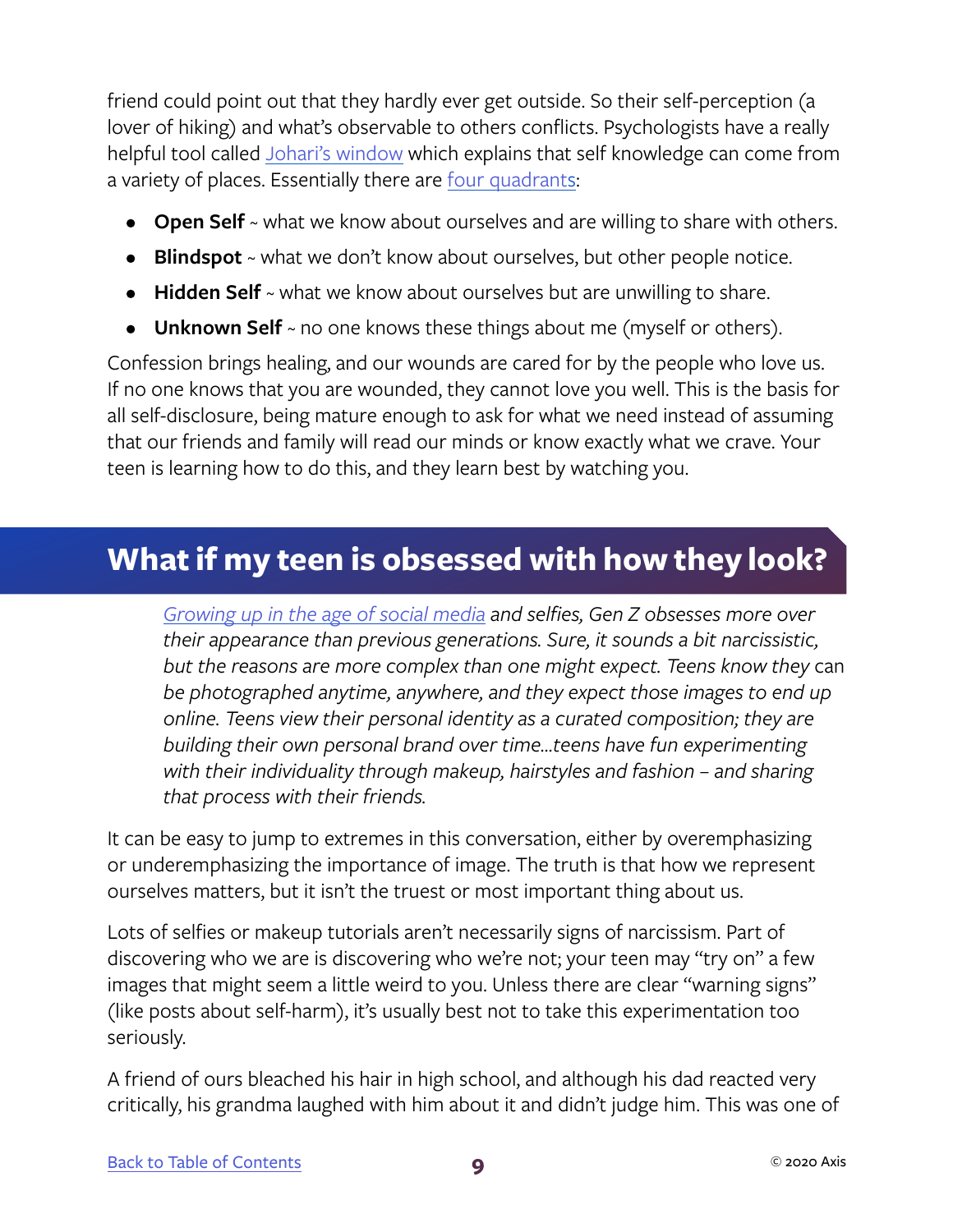<span id="page-12-0"></span>several interactions that helped him to see her as "safe." Over time she became one of the most important spiritual mentors in his life.

Of course, it's one thing if you explicitly told your teen that they aren't allowed to get tattoos, piercings, or dye their hair, and then they do it anyway. It's completely different if you haven't communicated any explicit rules about these things, and they do one of them. Nagging them about it on the back end can leave our teens feeling unsupported and insecure.

We can actually push teens toward an unhealthy view of image when we comment too regularly about their appearance. Sometimes the impulse to do so comes from a fear that others will look at how our teen acts or dresses and make judgment calls about our parenting. What looks like concern about our teen's image is actually concern about our own.

#### **How can we live out our real identities?**

"Put your identity in Christ." We've all heard the cheesy sermons about resisting peer pressure and believing we're beautiful because we're God's kids. But when your daughter's boyfriend just broke up with her, or your son was just told to go kill himself by another gamer, this Christian cliche (even though it's true!) may not feel great. Unfortunately, there's not a formula for seeing ourselves the way God sees us, which is tough, but also probably a good thing because it means we can't ride along on each other's coat tails. We have to ask Christ what He thinks of us for ourselves; no one else can do that for your teen. Here are some practical ways for your teen to begin to root their identity in Christ.

**Let some relationships go.** How do our teens know if a friend is helping or hurting them? Probably through some reflection on the relationship. How do you feel when you're around this friend? Which friends allow you to feel comfortable as your full self? Do you have any friends that require you to change when you're with them?

**Be generous and give something away.** Our old nature is utterly self-centered. By parting with something that we like, we're reminding our flesh that our identity is not rooted in what we possess, and that our new nature in Christ gets to have the final word in how we behave.

**Limit social media.** If your teen feels more anxious or depressed after spending lots of time on social media, that's a good sign to either take a break or set some boundaries (i.e. "I won't look at Instagram at night because that's when I feel bored,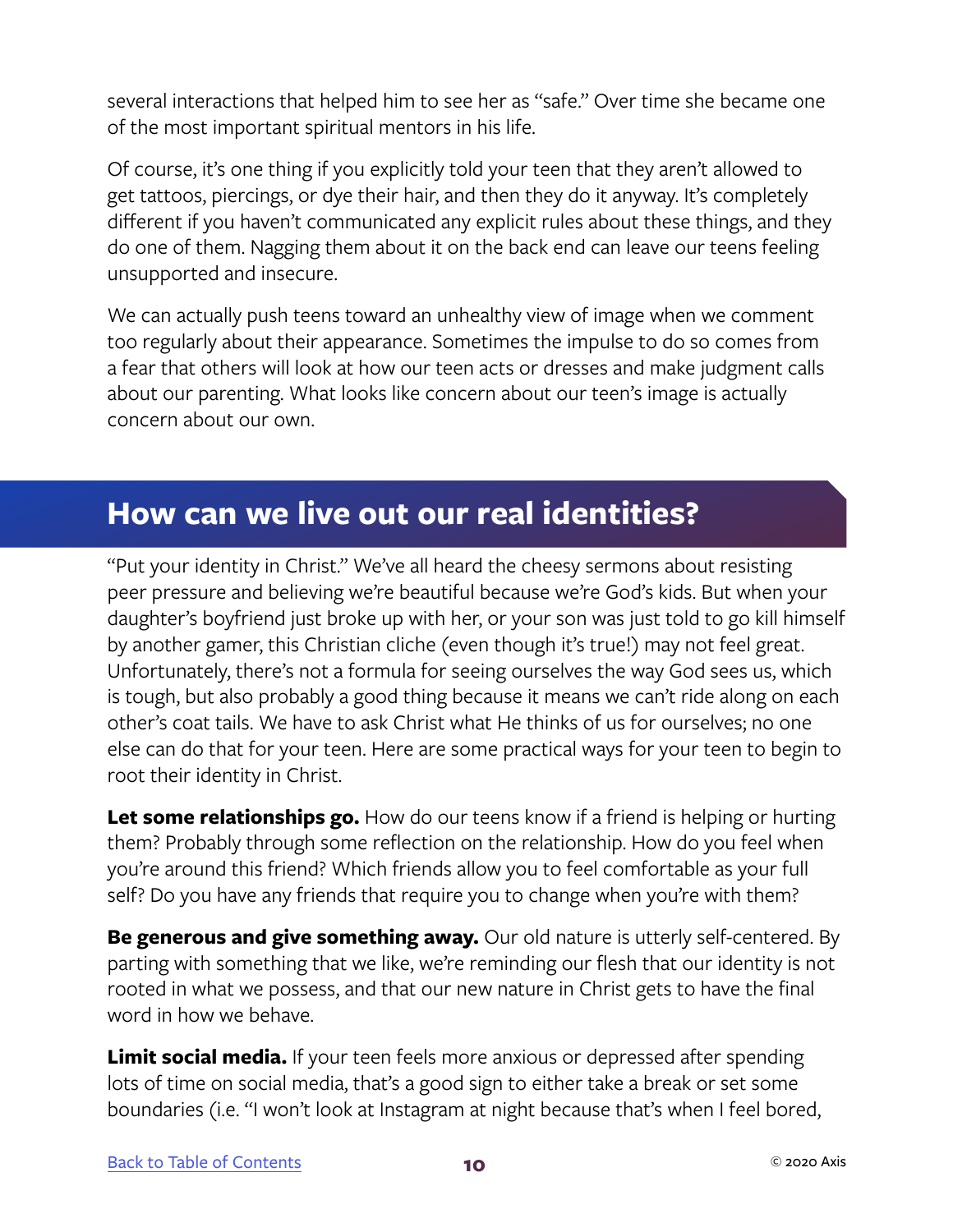lonely, and like my life isn't as glamorous as it should be).

**Take a moment to be present.** [Charlotte Markay](https://news.camden.rutgers.edu/2019/12/expert-offers-tips-to-help-teens-deal-with-social-media-related-stress-this-holiday-season/), a researcher and psychology expert, explains that teens sometimes become so obsessed with image and appearance that "They are living for what they will post later, as opposed to posting what they have already lived." So leave your phones behind for a day. Experience a moment together without taking pictures.

**Find vulnerable community.** We should all have at least one person who knows everything about us, the good, the bad, and the ugly. Does your teen have a space where they are fully seen and still loved?

**Read scripture.** A [simple way for students to study the Bible](https://gracechurchsc.org/wp-content/uploads/2011/03/15_studythebible.pdf) is to ask 3 questions as they read: 1) What does this passage say about God? 2) What does this passage say about myself? 3) Today, how should I think, act, and feel?

**Talk to God.** Ask the Lord, "How do you see me?" "In what ways am I uniquely made in Your image?" "What areas of my life am I holding back from You?" Invite your teen to speak this over their identity: "I am your beloved child, and You are well pleased with me."

**Identify the false belief and transform it.** Cognitive Behavioral Therapy is based on the reality that our thoughts, feelings, and actions are interrelated. So by changing what we think (or what we do), we can actually change how we feel! Here's a full ["Transform the Lies" worksheet](https://drive.google.com/file/d/0B4bYNMXHy4PpY2dURHlhMnRPc1k/view) to download and practice with. The process looks like this:

- 1. Identify the negative emotion: "I feel embarrassed, inadequate, discouraged, etc."
- 2. Identify the unhealthy thought that created this emotion: "I failed my math test."
- 3. Identify the lie: "People won't like me if I make mistakes, my worth depends on my intelligence."
- 4. Identify the truth: "What does God have to say about who I really am in Scripture?" In this case, *Ephesians 1:7-10* is a good starting place.
- 5. Truth summary: "I failed my math test. Yet my identity is not grounded in success or failure, instead it is grounded in the person of Christ. Because of Jesus I am enough."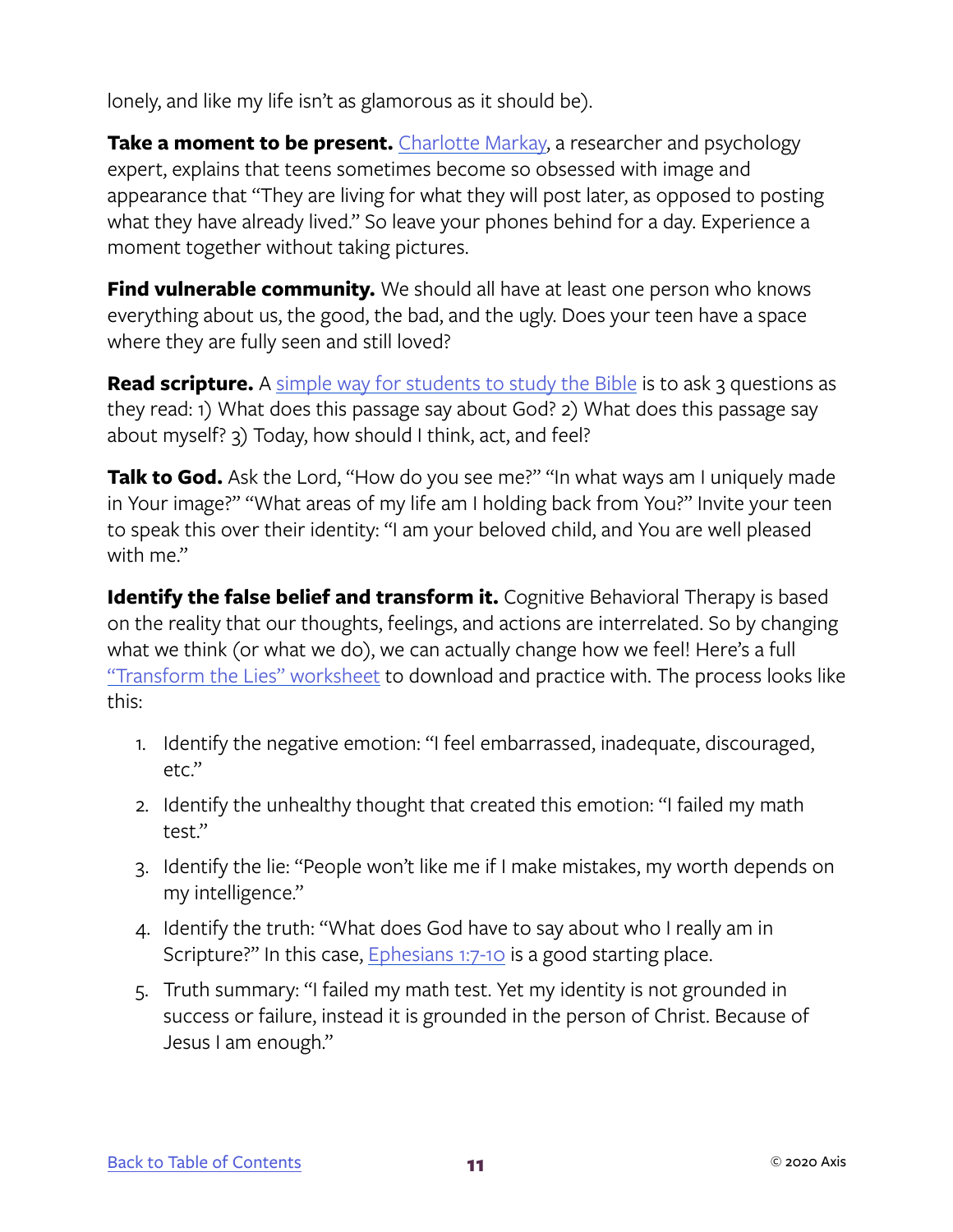<span id="page-14-0"></span>**Define success differently:** [Researchers have "observed](https://qz.com/642351/is-the-way-we-parent-causing-a-mental-health-crisis-in-our-kids/?utm_content=bufferd6e58&utm_medium=social&utm_source=twitter.com&utm_campaign=buffer) a notable shift away from internal, or intrinsic goals, which one can control, toward extrinsic ones, which are set by the world, and which are increasingly unforgiving." When life doesn't go quite according to plan, how will your teen respond? If our focus shifted from measurable outcomes that we don't have much control over (relationship status, number of followers) to the types of people we want to become, we might feel much happier.

These practices are small steps toward full surrender to God. As Stanley Hauwerwas [put it,](https://www.amazon.com/Sanctify-them-Truth-Exemplified-Cornerstones/dp/0567658066) *"Christianity is not a set of beliefs or doctrines one believes in order to be a Christian, but rather Christianity is to have one's body shaped, one's habits determined, in such a way that the worship of God is unavoidable."*

#### **Final thoughts**

When the apostle John writes about himself in his Gospel account, he calls himself, ["the disciple whom Jesus loved."](https://www.biblegateway.com/passage/?search=John+13%3A23&version=NIV) That's a bold claim; honestly, it sounds arrogant. Is he saying he was closer to Jesus than the other disciples were? Claiming to be more favored or wanted than the rest?

Or perhaps he is claiming the truest thing about his identity. His deepest self was rooted in Christ's love. It was his title, the main thing he wanted to communicate about himself. Interestingly, Jesus also rooted His identity in His belovedness. He is the fullest and best expression of humanity. We are being made more and more like about himself. Interestingly, Jesus also rooted His identity in His belovedness. He is the fullest and best expression of humanity. We are being made more and more like Him; someday in our perfection we will be as fully human as He is. This will mean a lot of things, but it will especially mean that we will see from God's perspective, and that we will love the way God loves: the world, others, and yes, even ourselves. Hmm, selflove? Isn't that mystical and verging on self-worship? Perhaps it's more about humble and honest self-acceptance:

*[This closeness with Jesus](https://thelife.com/go-love-yourself) chips away at our self-pity and shame, forming true humility within us. We take ownership of our mistakes, but don't let them own us; we celebrate our accomplishments, knowing they were accomplished by God's grace. It's a humility that says, 'God, you did a good job when you created me and recreated me. Thank you!'*

You are God's idea. God dreamt you up...with all of your personality quirks and idiosyncrasies. And Christ has nothing but love for you. Every part of you.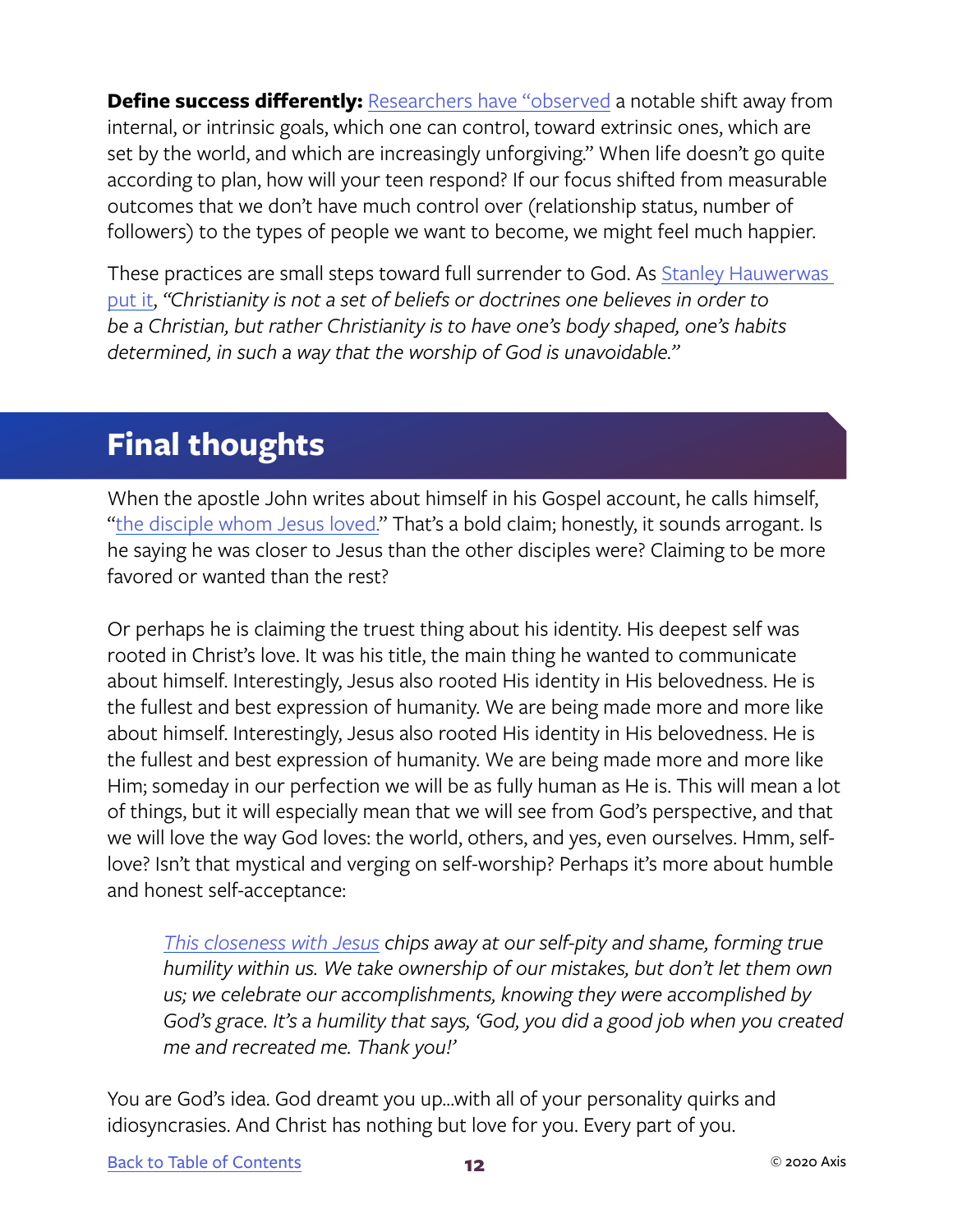<span id="page-15-0"></span>Of course, because He loves us He rescues us from destructive habits and thought patterns. Yet even now, while we are not yet perfect, He enjoys us. Perhaps this is why Jesus was able to love so well; He knew that He was fully accepted by the Father, nothing to prove, nothing to lose. He didn't have to measure up or grasp for worthiness. So He lived in compassion instead of criticism, in perfect security. This is what we want for our teens. For them to see themselves as God sees them: [Co](https://www.biblegateway.com/passage/?search=Romans+8%3A17&version=NIV)[heirs with Christ](https://www.biblegateway.com/passage/?search=Romans+8%3A17&version=NIV). [Righteous](https://www.biblegateway.com/passage/?search=2+Corinthians+5%3A21&version=NIV). [Wonderfully made](https://www.biblegateway.com/passage/?search=Psalm+139&version=NIV). Then they can see others (and the world) with God's loving gaze.

#### **Related Axis Resources**

- *• [The Culture Translator](http://axis.org/ct)*, a **free** weekly email that offers biblical insight on all things teen-related
- [A Parent's Guide to LGBTQ+](https://axis.org/product/a-parents-guide-to-lgbtq-your-teen/)
- [A Parent's Guide to the Enneagram](https://axis.org/product/a-parents-guide-to-the-enneagram/)
- **[Identity Video Kit](https://axis.org/product/identity/)**
- [10-Day Teen Talk: Identity](https://axis.org/product/membership-product-for-teen-talk-on-identity/)
- Check out [axis.org](https://axis.org) for even more resources!
- If you'd like access to all of our digital resources, both current and yet to come, for one low yearly or monthly fee, check out the [All Axis Pass](https://axis.org/aap)!

#### **Additional Resources**

- ["Transform the Lies" worksheet](https://drive.google.com/file/d/0B4bYNMXHy4PpY2dURHlhMnRPc1k/view)
- *• [Identity: Who You Are in Christ](https://www.amazon.com/Identity-Who-You-Are-Christ/dp/0805446893/ref=sr_1_9?keywords=identity&qid=1555103604&s=gateway&sr=8-9)*, Eric Geigler
- *• [Union with Christ](https://www.amazon.com/Union-Christ-Way-Know-Enjoy-ebook/dp/B01E4TGTJS/ref=sr_1_1?crid=2NF3S2V5F529A&keywords=union+with+christ+rankin+wilbourne&qid=1555103750&s=gateway&sprefix=union+with+Ch%2Caps%2C149&sr=8-1)*, Rankin Wilbourne
- *• [This Changes Everything](https://www.amazon.com/This-Changes-Everything-Gospel-Transforms/dp/143355514X/ref=sr_1_6?crid=3SQZICVL1DHXE&keywords=this+changes+everything&qid=1555103798&s=gateway&sprefix=This+changes+%2Caps%2C142&sr=8-6)*, Jaquelle Crowe
- *• [Life of the Beloved](https://www.amazon.com/Life-Beloved-Spiritual-Living-Secular/dp/0824519868#ace-g1639449406)*, Henri Nouwen
- *• [Emotionally Healthy Spirituality](https://www.amazon.com/dp/B011LULWWM/ref=dp-kindle-redirect?_encoding=UTF8&btkr=1)*, Peter Scazzero
- *• [The Sacred Enneagram](https://www.amazon.com/Sacred-Enneagram-Finding-Unique-Spiritual/dp/0310348277)*, Christopher L. Huertz
- ["Our Identity: The Christian Alternative to Late Modernity's Story"](https://www.youtube.com/watch?v=Ehw87PqTwKw), Tim Keller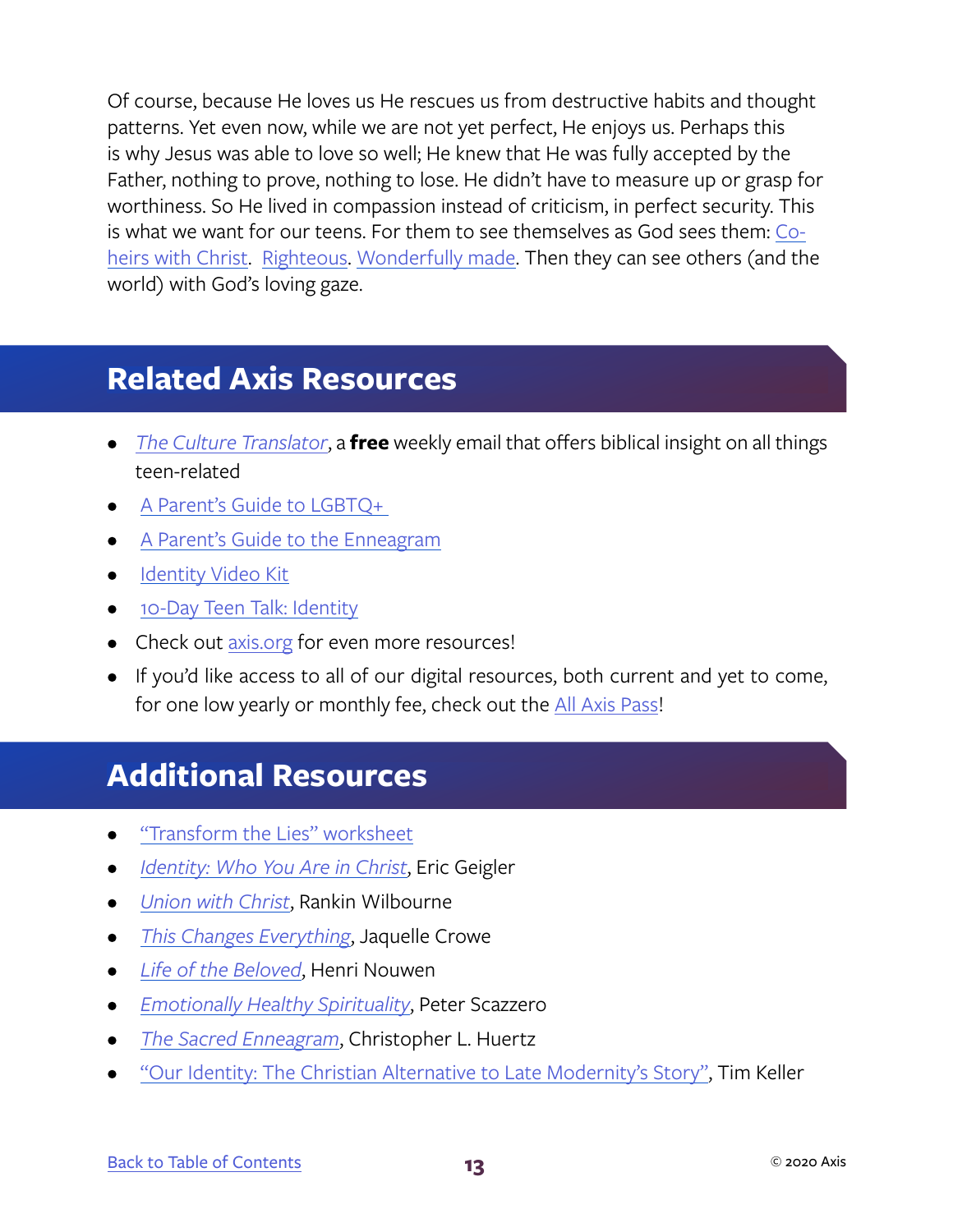#### **Support Axis to get more resources like this!**

Thanks so much for purchasing this Parent Guide from Axis! As a 501(c)(3) nonprofit ministry, Axis invests all proceeds from your purchases back into the creation of more quality content like this. By purchasing this and [other content](https://axis.org) from Axis, you support our ministry, allowing us to come alongside you in your parenting and/or discipleship journey.

#### **Personal Reflection Questions**

- Is my identity, or sense of self-worth, tied to how my kids behave or appear? Do I believe that my value comes from having a beautiful and put-together family?
- What do my kids do that embarrasses me? Why are those behaviors or actions embarrassing? Are they actually reflections on my parenting?
- How is my teen unique? Do I make space for them to fully express the ways they reflect God's image?
- How do I allow God to speak to my identity? How can I share my identity struggles and growths with my teen?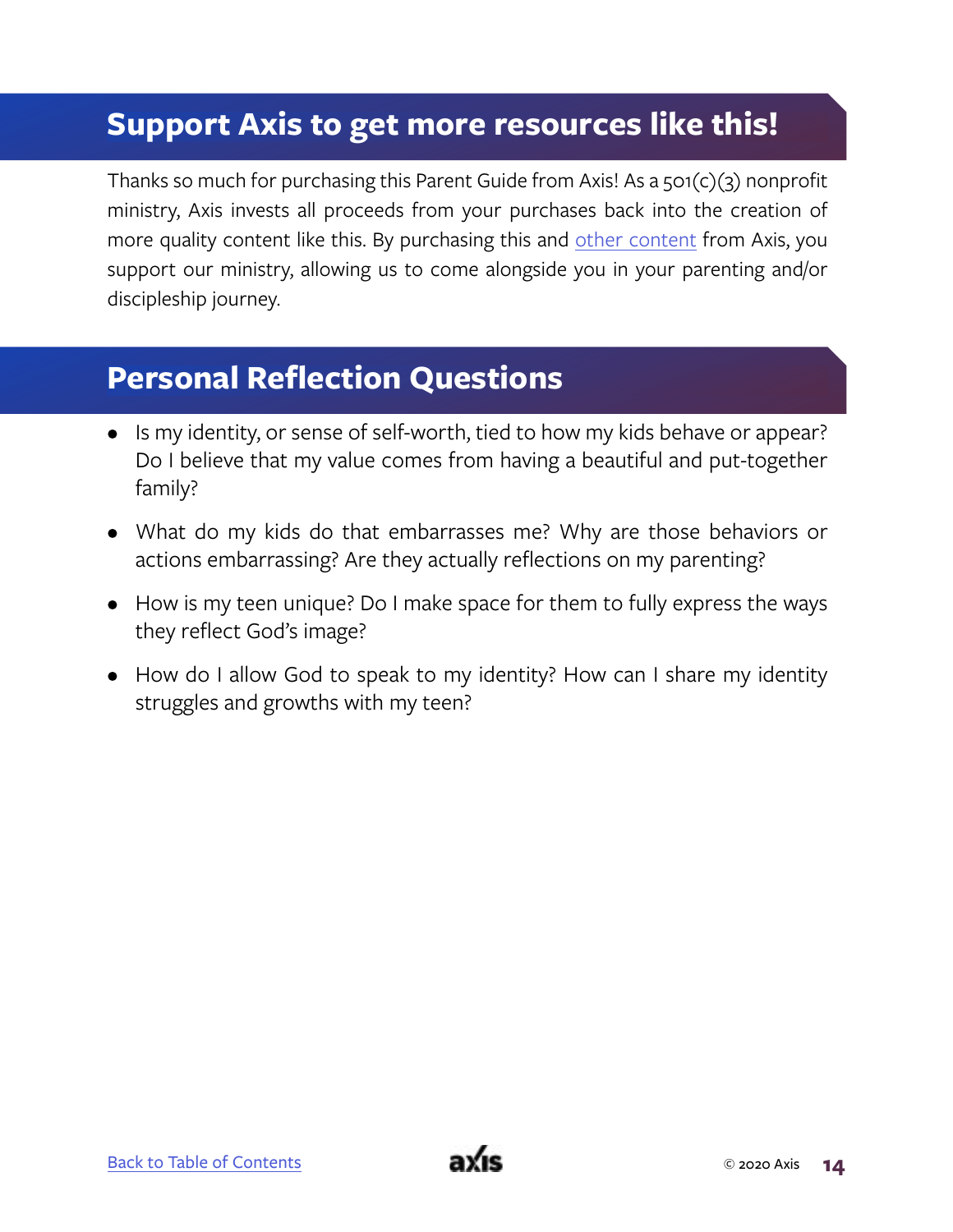## <span id="page-17-0"></span>TEEN IDENTITY A Parent's Guide to

#### **Recap**

- Teens' search for identity is nothing new; it is inside of every human.
- Image and Identity are not the same thing. While image (how we appear in the eyes of others) is important, identity is who we really are.
- Identity cannot be rooted in what we do, what we have, or what people say about us because [these things are fading](https://www.biblegateway.com/passage/?search=Matthew+6%3A19&version=NLT). Identity goes far deeper than our accomplishments, talents, possessions, reputation, or relationships.
- Being made in God's image gives us value and purpose.
- In Christ, we are God's children, making us supremely loved and accepted.
- Living into our real identity involves putting off our false identity.

**Hint: Screen shot or print this page to refer back to later!**